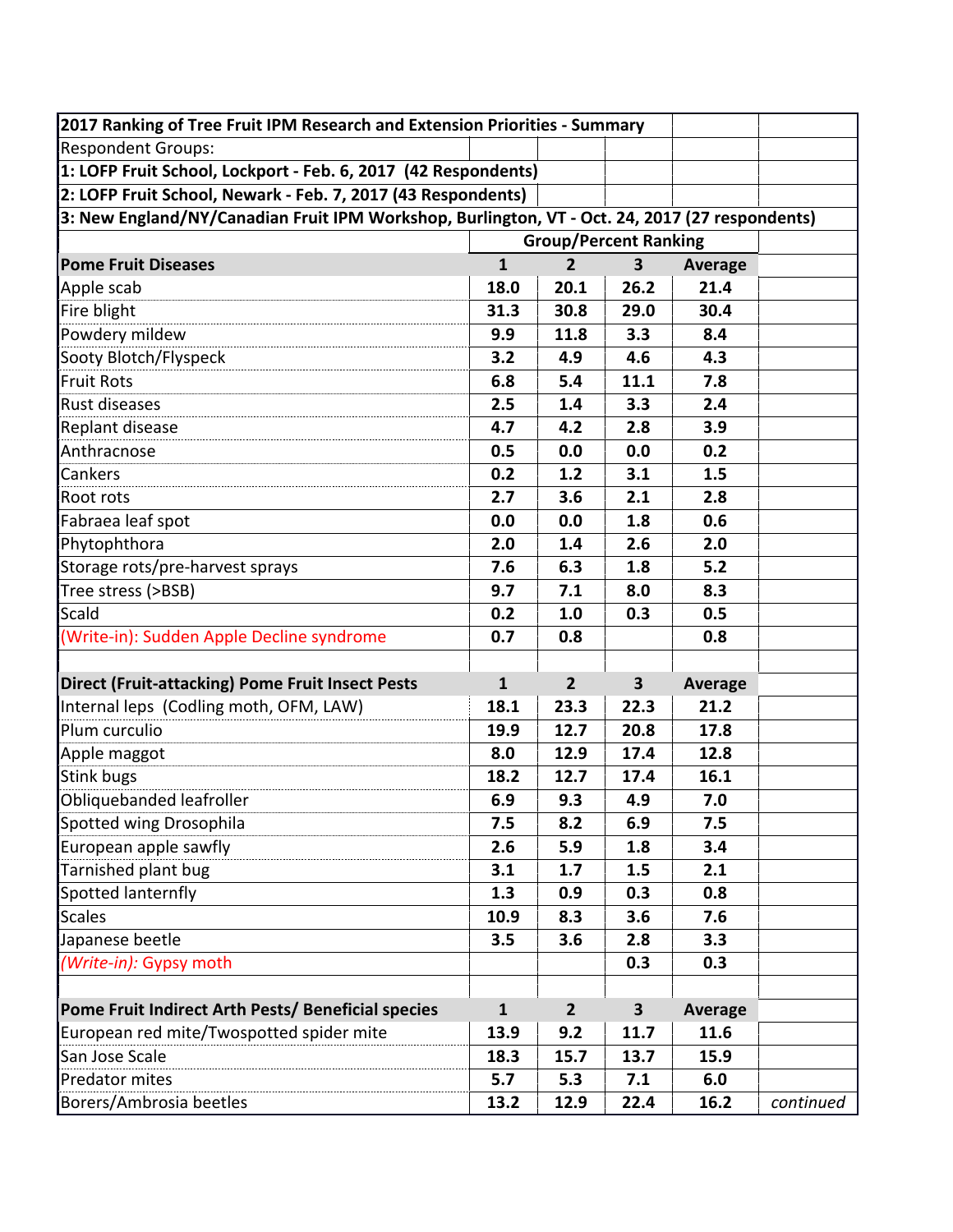| Pome Fruit Indirect Arth Pests/ Beneficial spp. (cont)              | $\mathbf{1}$ | $\overline{2}$ | $\overline{\mathbf{3}}$ | <b>Average</b> |  |
|---------------------------------------------------------------------|--------------|----------------|-------------------------|----------------|--|
| Woolly apple aphid                                                  | 16.5         | 18.7           | 9.6                     | 14.9           |  |
| Potato/White apple leafhoppers                                      | 4.2          | 3.4            | 4.9                     | 4.2            |  |
| Leafminers                                                          | 0.9          | 4.6            | 2.2                     | 2.6            |  |
| Pear psylla                                                         | 10.8         | 3.8            | 6.6                     | 7.1            |  |
| Rosy apple aphid                                                    | 7.5          | 7.0            | 2.7                     | 5.8            |  |
| Mealybugs                                                           | 0.0          | 0.0            | 0.0                     | 0.0            |  |
| Predator conservation                                               | 7.9          | 10.3           | 16.7                    | 11.6           |  |
| Apple leafcurling midge                                             | 0.0          | 1.2            | 1.6                     | 0.9            |  |
| <b>Rust mites</b>                                                   | 1.1          | 0.6            | 0.8                     | 0.8            |  |
| <b>Peach Diseases</b>                                               | $\mathbf{1}$ | $\overline{2}$ | $\overline{\mathbf{3}}$ | <b>Average</b> |  |
| Brown rot                                                           | 24.0         | 26.7           | 29.9                    | 26.9           |  |
| <b>Bacterial spot</b>                                               | 14.7         | 10.7           | 22.6                    | 16.0           |  |
| Peach leaf curl                                                     | 14.7         | 11.9           | 11.5                    | 12.7           |  |
| Powdery mildew                                                      | 6.5          | 7.1            | 6.6                     | 6.7            |  |
| X-disease                                                           | 1.8          | 4.2            | 5.2                     | 3.7            |  |
| Perennial canker                                                    | 15.1         | 10.4           | 10.1                    | 11.8           |  |
| Peach scab                                                          | 3.9          | 5.3            | 2.8                     | 4.0            |  |
| Phytophthora rots                                                   | 3.6          | 6.5            | 3.8                     | 4.6            |  |
| Plum pox                                                            | 5.4          | 4.2            | 0.0                     | 3.2            |  |
| Winter kill                                                         | 7.5          | 7.7            | 6.9                     | 7.4            |  |
| Rusty spot                                                          | 2.9          | 3.9            | 0.7                     | 2.5            |  |
| (Write-in): PGRs to promote dormancy                                |              | 1.5            |                         | 1.5            |  |
|                                                                     |              |                |                         |                |  |
| <b>Peach Direct (fruit-attacking) Insect Pests</b>                  | $\mathbf{1}$ | $\overline{2}$ | $\overline{\mathbf{3}}$ | <b>Average</b> |  |
| Brown marmorated & other stink bugs                                 | 18.8         | 22.9           | 28.4                    | 23.4           |  |
| Plum curculio                                                       | 22.1         | 13.6           | 15.1                    | 16.9           |  |
| Oriental fruit moth                                                 | 20.2         | 12.1           | 19.4                    | 17.2           |  |
| Spotted wing Drosophila                                             | 9.9          | 13.0           | 14.0                    | 12.3           |  |
| Tarnished plant bug<br>the control of the control of the control of | 8.1          | 7.7            | 7.6                     | 7.8            |  |
| Obliquebanded leafroller                                            | 7.4          | 6.8            | 0.4                     | 4.8            |  |
| Western flower thrips                                               | 0.4          | 2.8            | 2.5                     | 1.9            |  |
| Japanese beetle                                                     | 9.9          | 7.1            | 7.2                     | 8.1            |  |
| Wasps                                                               | 1.5          | 2.2            | 0.7                     | 1.5            |  |
| White "peach" (Prunicola) scale                                     | 1.8          | 11.8           | 4.7                     | 6.1            |  |
| <b>Peach Indirect Arthropod Pests</b>                               | $\mathbf{1}$ | 2 <sup>2</sup> | $\overline{\mathbf{3}}$ | <b>Average</b> |  |
| Japanese beetle                                                     | 21.5         | 14.1           | 19.6                    | 18.4           |  |
| Peachtree borers                                                    | 27.3         | 25.5           | 33.3                    | 28.7           |  |
| Mites                                                               | 11.2         | 16.6           | 11.8                    | 13.2           |  |
| <b>Scales</b>                                                       | 15.7         | 17.8           | 17.6                    | 17.0           |  |
| American plum borer                                                 | 13.6         | 16.3           | 6.7                     | 12.2           |  |
| Green peach aphid                                                   | 10.7         | 9.8            | 11.0                    | 10.5           |  |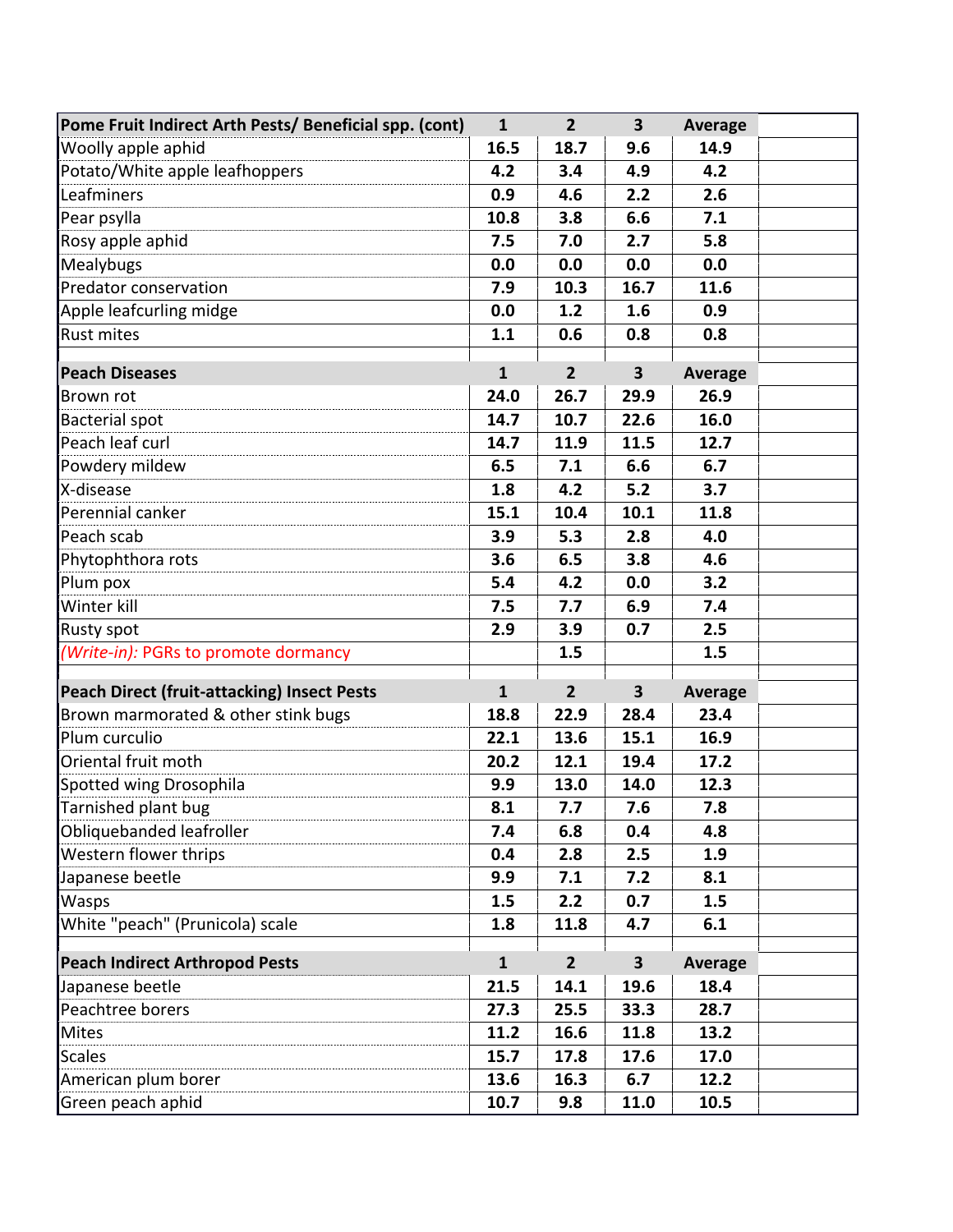| <b>Cherry Arthropod Pests</b>                                        | $\mathbf{1}$ | 2 <sup>2</sup> | $\overline{\mathbf{3}}$ | <b>Average</b> |  |
|----------------------------------------------------------------------|--------------|----------------|-------------------------|----------------|--|
| Spotted wing Drosophila                                              | 13.9         | 19.3           | 34.5                    | 22.6           |  |
| Plum curculio                                                        | 22.4         | 13.1           | 14.9                    | 16.8           |  |
| Cherry fruit flies                                                   | 17.6         | 16.1           | 16.1                    | 16.6           |  |
| Japanese beetle                                                      | 12.2         | 7.7            | 12.2                    | 10.7           |  |
| Peachtree borers                                                     | 10.2         | 11.6           | 10.2                    | 10.7           |  |
| Brown marmorated stink bug                                           | 10.8         | 11.0           | 5.9                     | 9.2            |  |
| Aphids                                                               | 4.4          | 3.0            | 2.7                     | 3.4            |  |
| American plum borer                                                  | $4.4*$       | 6.3            | 1.2                     | 3.7            |  |
| Scales                                                               | 4.1          | 11.9           | 2.4                     | 6.1            |  |
| Comment Re: American plum borer - especially as it relates to canker |              |                |                         |                |  |
|                                                                      |              |                |                         |                |  |
| <b>Cherry Diseases/Disorders</b>                                     | $\mathbf{1}$ | $\overline{2}$ | $\overline{\mathbf{3}}$ | <b>Average</b> |  |
| Brown rot                                                            | 27.3         | 29.6           | 28.8                    | 28.6           |  |
| <b>Bacterial canker</b>                                              | 19.3         | 15.0           | 25.5                    | 19.9           |  |
| Leaf spot                                                            | 8.9          | 12.1           | 10.9                    | 10.6           |  |
| X-disease                                                            | 0.6          | 1.0            | 5.2                     | 2.3            |  |
| Fruit cracking                                                       | 19.3         | 16.9           | 16.9                    | 17.7           |  |
| <b>Black knot</b>                                                    | $8.0*$       | 5.1            | 8.6                     | 6.9            |  |
| <b>Viruses</b>                                                       | 3.9          | 7.0            | 2.2                     | 4.4            |  |
| Phytophthora                                                         | 5.6          | 6.7            | 1.1                     | 4.5            |  |
| Powdery mildew                                                       | 7.1          | 6.7            | 0.7                     | 4.9            |  |
| Comment Re: Black knot - more important in plum/prune                |              |                |                         |                |  |
|                                                                      |              |                |                         |                |  |
| <b>Postharvest Issues</b>                                            | $\mathbf{1}$ | $\overline{2}$ | $\overline{\mathbf{3}}$ | <b>Average</b> |  |
| Post-harvest decay management                                        | 15.3         | 14.1           | 17.9                    | 15.7           |  |
| GAPS, Food safety & FSMA                                             | 15.5         | 16.8           | 20.2                    | 17.5           |  |
| Post-harvest drench alternatives                                     | 4.0          | 2.1            | 12.0                    | 6.0            |  |
| <b>Bin sanitation</b>                                                | 5.8          | 8.5            | 6.2                     | 6.8            |  |
| Scald                                                                | 3.4          | 4.3            | 4.1                     | 3.9            |  |
| <b>Bitter Pit</b>                                                    | 21.8         | 24.5           | 18.2                    | 21.5           |  |
| Packing line sanitation                                              | 5.4          | 2.1            | 0.9                     | 2.8            |  |
| 1-MCP                                                                | 2.2          | 7.0            | 5.6                     | 4.9            |  |
| CO2 Damage                                                           | 7.5          | 1.9            | 0.9                     | 3.4            |  |
| Flesh browning                                                       | 12.7         | 10.7           | 2.6                     | 8.7            |  |
| Sanitation in storage facilities (new FSMA reqmt)                    | 6.5          | 5.3            | 8.5                     | 6.8            |  |
| Canadian small bin controlled storages                               | 0.0          | 2.6            | 0.0                     | 0.9            |  |
| (Write-in): Ultra-low oxygen                                         |              |                | 1.5                     | 1.5            |  |
| (Write-in): soft scald                                               |              |                | 1.5                     | 1.5            |  |
|                                                                      |              |                |                         |                |  |
|                                                                      |              |                |                         |                |  |
|                                                                      |              |                |                         |                |  |
|                                                                      |              |                |                         |                |  |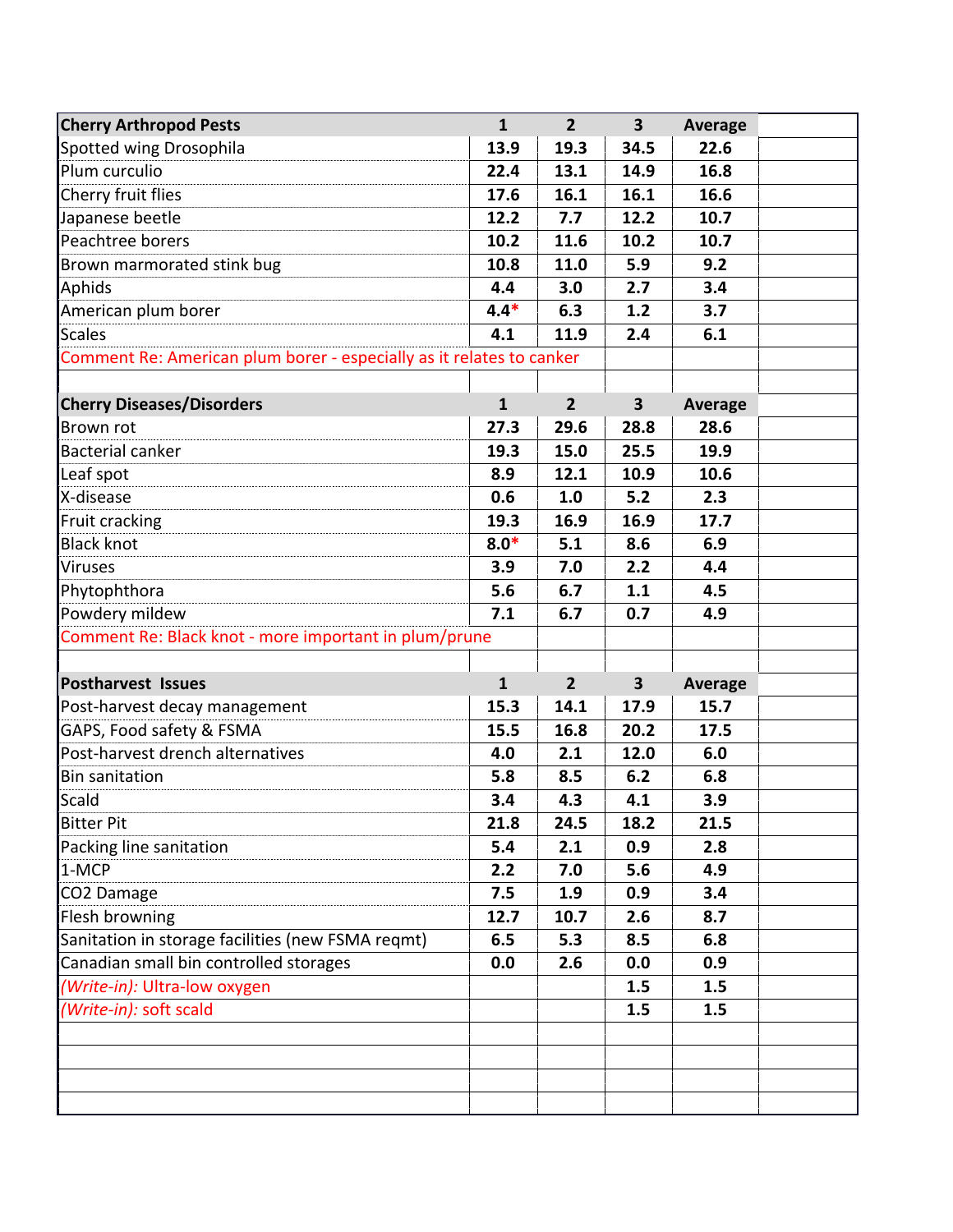| <b>Vertebrate Pests</b>                             | $\mathbf{1}$ | 2 <sup>1</sup> | $\overline{\mathbf{3}}$ | <b>Average</b> |           |
|-----------------------------------------------------|--------------|----------------|-------------------------|----------------|-----------|
| Deer                                                | 31.7         | 31.4           | 25.1                    | 29.4           |           |
| Voles/Mice                                          | 20.5         | 14.8           | 23.8                    | 19.7           |           |
| <b>Birds</b>                                        | 20.3         | 18.9           | 23.5                    | 20.9           |           |
| Rabbits                                             | 3.4          | 2.5            | 5.7                     | 3.9            |           |
| Turkeys                                             | 3.4          | 3.8            | 7.0                     | 4.7            |           |
| Groundhogs                                          | 7.2          | 7.6            | 5.0                     | 6.6            |           |
| Canada geese                                        | 1.4          | 0.8            | 0.5                     | 0.9            |           |
| <b>Beavers</b>                                      | 2.2          | 3.4            | 0.0                     | 1.9            |           |
| Porcupines                                          | 0.0          | 0.0            | 2.3                     | 0.8            |           |
| Raccoons                                            | 4.8          | 3.6            | 0.0                     | 2.8            |           |
| <b>Fishers</b>                                      | 0.6          | 0.0            | 0.0                     | 0.2            |           |
| Crows                                               | 4.4          | 12.7           | 7.0                     | 8.0            |           |
| Foxes                                               | 0.2          | 0.4            | 0.0                     | 0.2            |           |
|                                                     |              |                |                         |                |           |
| <b>Pest Management Education Issues</b>             | $\mathbf{1}$ | $\overline{2}$ | $\overline{\mathbf{3}}$ | <b>Average</b> |           |
| Workshops for advisors/growers                      | 17.1         | 16.7           | 17.6                    | 17.1           |           |
| Orchard demos                                       | 16.9         | 16.3           | 12.1                    | 15.1           |           |
| <b>Production Guidelines publication</b>            | 11.4         | 10.2           | 14.1                    | 11.9           |           |
| Web-based delivery methods                          | 5.5          | 6.7            | 13.4                    | 8.5            |           |
| Pesticide applicator workshops                      | 11.7         | 11.0           | 6.4                     | 9.7            |           |
| Pesticide safety programs                           | 6.8          | 3.7            | 4.7                     | 5.0            |           |
| Smart phone apps                                    | 7.3          | 6.7            | 5.4                     | 6.5            |           |
| Consumer education                                  | 7.3          | 9.0            | 5.0                     | 7.1            |           |
| <b>Biocontrol demos</b>                             | 2.0          | 2.4            | 7.7                     | 4.0            |           |
| Education for policy makers                         | 7.1          | 7.1            | 2.5                     | 5.6            |           |
| Virtual workshops based plant growth simulations    | 0.2          | 3.3            | 0.0                     | 1.1            |           |
| e-version of Guidelines; web or app                 | 3.4          | 3.5            | 9.4                     | 5.4            |           |
| training for pstc applicator exams                  | 3.0          | 1.2            | 1.7                     | 2.0            |           |
| (write-in)Pesticide training for H2A/Hispanic staff | 0.4          | 1.0            |                         | 0.7            |           |
| (write-in)On-farm scout training & certification    |              | 1.0            |                         | 1.0            |           |
|                                                     |              |                |                         |                |           |
| <b>Ground Cover Management</b>                      | $\mathbf{1}$ | $\overline{2}$ | 3                       | Average        |           |
| Alternatives to herbicides, mulching, cultivation   | 10.6         | 6.8            | 21.5                    | 12.9           |           |
| Perennial weed management                           | 16.8         | 18.2           | 17.8                    | 17.6           |           |
| Use of new herbicides                               | 15.2         | 12.5           | 9.9                     | 12.5           |           |
| Herbicide resistance                                | 7.3          | 12.9           | 5.2                     | 8.5            |           |
| Timing of control methods                           | 11.3         | 12.1           | 10.4                    | 11.3           |           |
| Winter injury, etc. from glyphosate                 | 8.2          | 6.3            | 4.2                     | 6.2            |           |
| Weed biology & ID                                   | 2.7          | 6.3            | 2.5                     | 3.8            |           |
| Nutrient competition                                | 4.1          | 5.0            | 2.2                     | 3.8            |           |
| Best use of old herbicides                          | 3.9          | 5.2            | 2.5                     | 3.9            |           |
| phytotoxicity and soil health of herbicides         | $9.3*$       | 8.2            | 5.7                     | 6.9            | continued |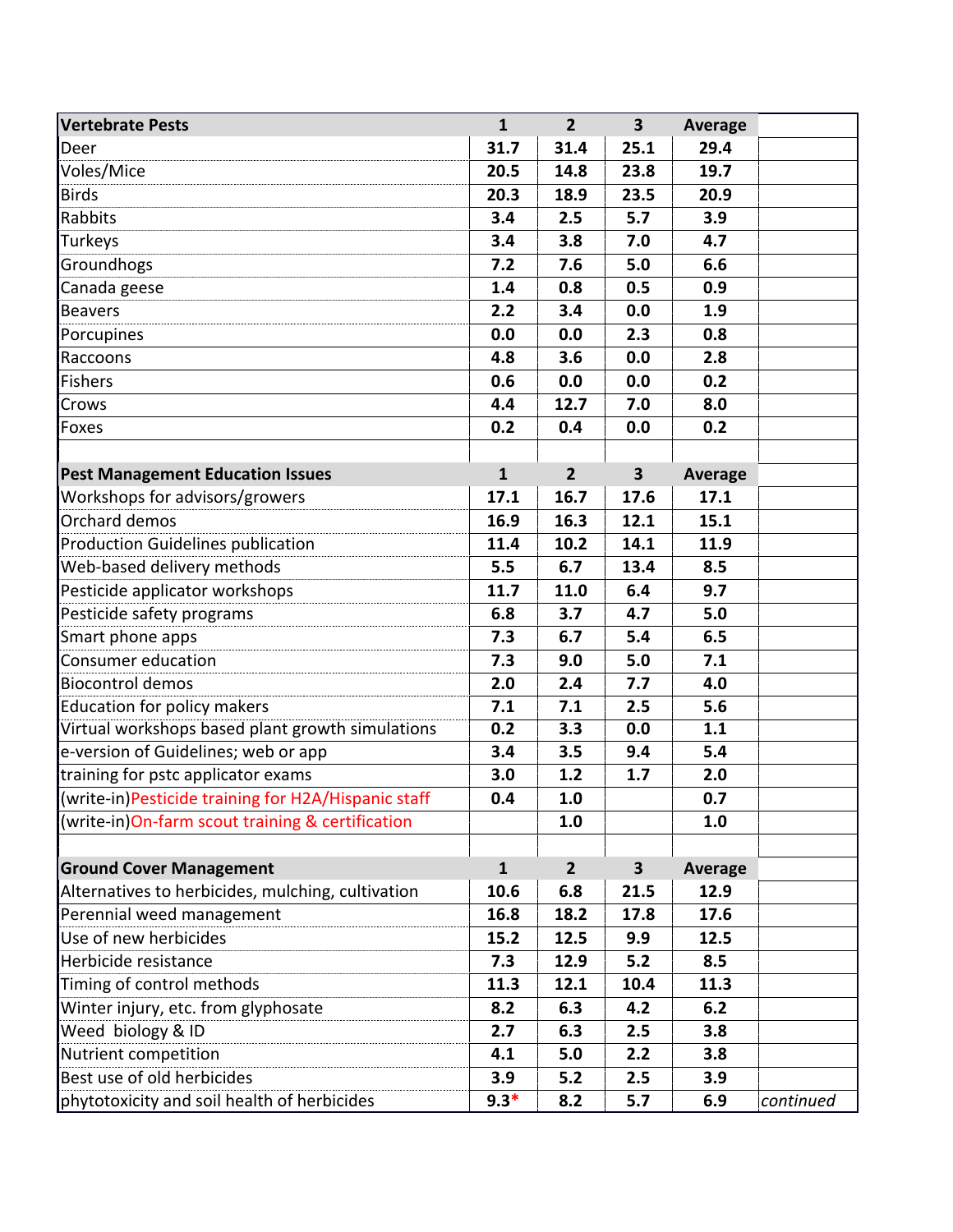| <b>Ground Cover Management (cont)</b>                                                                                    | $\mathbf{1}$ | $\overline{2}$ | $\overline{\mathbf{3}}$ | <b>Average</b> |           |  |
|--------------------------------------------------------------------------------------------------------------------------|--------------|----------------|-------------------------|----------------|-----------|--|
| Under-tree ground covers                                                                                                 | 5.6          | 3.2            | 9.4                     | 6.1            |           |  |
| <b>Biological weed control</b>                                                                                           | 3.8          | 3.4            | 3.2                     | 3.5            |           |  |
| (write-in): Organic weed control                                                                                         | 0.2          |                |                         | 0.2            |           |  |
| (write-in): Weed control vs. yield                                                                                       | 0.9          |                |                         | 0.9            |           |  |
| soill health/carbon sequestration                                                                                        |              |                | 5.7                     | 5.7            |           |  |
| Object to assertions that effective herbicides are detrimental to tree or encourage tree decline; it's all about timing. |              |                |                         |                |           |  |
| Takes weeks to apply a hrbc; need faster applic technology to get weeds when they are small. We raise rates              |              |                |                         |                |           |  |
| because weeds get big; add adjuvants to make them perform - vicious cycle                                                |              |                |                         |                |           |  |
|                                                                                                                          |              |                |                         |                |           |  |
| <b>Application Technology Issues</b>                                                                                     | $\mathbf{1}$ | 2 <sup>2</sup> | $\mathbf{3}$            | <b>Average</b> |           |  |
| Spray coverage vs. control                                                                                               | 18.7         | 21.8           | 18.5                    | 19.7           |           |  |
| Calibration                                                                                                              | 10.9         | 9.7            | 16.4                    | 12.4           |           |  |
| Drift management                                                                                                         | 10.9         | 9.9            | 16.7                    | 12.5           |           |  |
| Adjuvants w/ thinners (instead of oil)                                                                                   | 4.8          | 6.1            | 5.7                     | 5.6            |           |  |
| Phytotoxicity and fruit finish                                                                                           | 13.2         | 11.2           | 10.2                    | 11.5           |           |  |
| Canopy spray issues                                                                                                      | 5.3          | 6.0            | 3.9                     | 5.1            |           |  |
| Fixed spraying systems                                                                                                   | 4.6          | 4.7            | 0.5                     | 3.3            |           |  |
| Single-sided sprays in high density plantings                                                                            | 8.5          | 4.3            | 3.9                     | 5.6            |           |  |
| Herbicide shields                                                                                                        | 3.4          | 0.7            | 3.7                     | 2.6            |           |  |
| Tower sprayer options                                                                                                    | 5.8          | 4.8            | 1.8                     | 4.2            |           |  |
| Application of growth regulators to canopy                                                                               | 6.5          | 7.8            | 2.9                     | 5.7            |           |  |
| Tank mixes (synergistic or antagonistic effects)                                                                         | 5.1          | 9.5            | 10.2                    | 8.3            |           |  |
| Crop-adapted spraying                                                                                                    | 1.4          | 3.5            | 5.5                     | 3.5            |           |  |
| (Write-in): Better herbicide application techniques                                                                      | 0.9          |                |                         | 0.9            |           |  |
|                                                                                                                          |              |                |                         |                |           |  |
| <b>Regulatory Issues</b>                                                                                                 | $\mathbf{1}$ | $\overline{2}$ | $\mathbf{3}$            | <b>Average</b> |           |  |
| Pesticide registration procedures/restrictions                                                                           | 12.3         | 12.5           | 13.4                    | 12.7           |           |  |
| <b>Clarification of labels</b>                                                                                           | 5.1          | 4.1            | 9.4                     | 6.2            |           |  |
| Harmonization of labels                                                                                                  | 6.6          | 2.5            | 12.7                    | 7.2            |           |  |
| Invasive species                                                                                                         | 11.3         | 8.2            | 9.6                     | 9.7            |           |  |
| Production standards for imports/exports (MRLs)                                                                          | 7.4          | 4.5            | 4.1                     | 5.3            |           |  |
| Right-to-farm/drift issues                                                                                               | 6.6          | 7.8            | 6.6                     | 7.0            |           |  |
| Smaller package sizes                                                                                                    | 1.2          | 1.2            | 8.4                     | 3.6            |           |  |
| Use of "Generally Regarded As Safe" products                                                                             | 2.3          | 2.5            | 3.5                     | 2.8            |           |  |
| Labor Regulations                                                                                                        | 15.8         | 17.5           | 8.9                     | 14.0           |           |  |
| Surface water regulations                                                                                                | 3.7          | 3.5            | 2.5                     | 3.2            |           |  |
| Fast-track NYS label registrations                                                                                       | 7.2          | 8.6            | 1.5                     | 5.8            |           |  |
| <b>Updates on WPS</b>                                                                                                    | 7.6          | 10.1           | 1.5                     | 6.4            |           |  |
| Pollinator protection                                                                                                    | 3.3          | 6.4            | 10.4                    | 6.7            |           |  |
| Spanish labels                                                                                                           | 1.9          | 2.7            | 3.8                     | 2.8            |           |  |
| Containner disposal                                                                                                      | 4.1          | 3.9            | 1.8                     | 3.3            |           |  |
| Cost containment                                                                                                         | 2.7          | 2.5            | 0.0                     | 1.7            | continued |  |